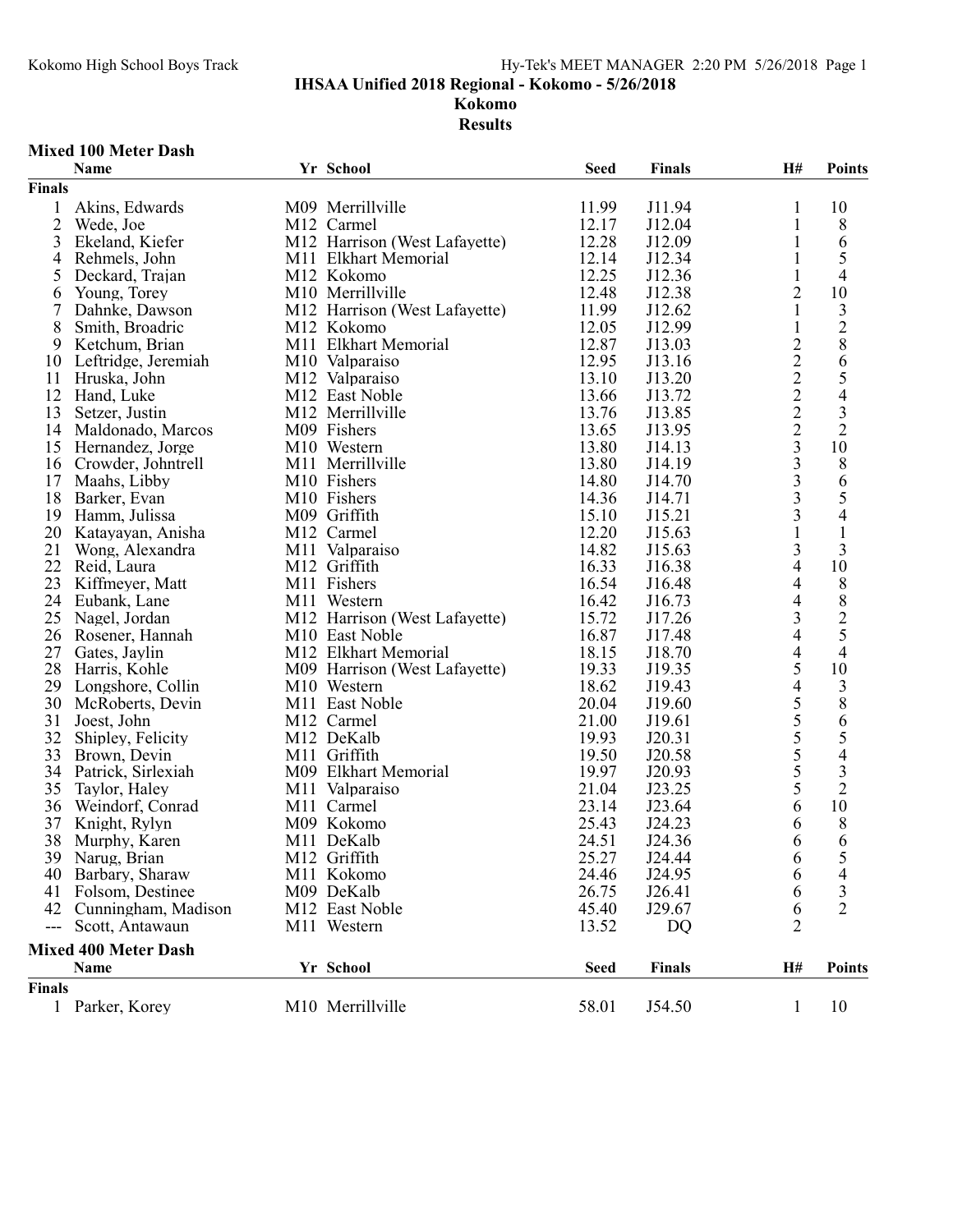IHSAA Unified 2018 Regional - Kokomo - 5/26/2018

Kokomo

Results

# Finals ... (Mixed 400 Meter Dash)

|                                | Name                 |  | Yr School                     | <b>Seed</b>            | <b>Finals</b> | H#                                         | <b>Points</b>           |
|--------------------------------|----------------------|--|-------------------------------|------------------------|---------------|--------------------------------------------|-------------------------|
| 2                              | Balash, Luke         |  | M10 Valparaiso                | 58.00                  | J55.00        |                                            | 8                       |
| 3                              | Navarro, Alex        |  | M12 Merrillville              | 57.71                  | J55.18        | 1                                          | 6                       |
| 4                              | Conway, Michael      |  | M12 Carmel                    | 56.04                  | J55.53        | $\mathbf{1}$                               | $\mathfrak{S}$          |
| 5                              | Blake, Joe           |  | M12 Carmel                    | 58.38                  | J58.35        | $\mathbf{1}$                               | $\overline{4}$          |
| 6                              | Mota, Roberto        |  | M12 Elkhart Memorial          | 1:02.50                | J58.96        | $\overline{c}$                             | 10                      |
| 7                              | Kalkstein, Cortlandt |  | M11 Kokomo                    | 1:00.40                | J59.34        | $\frac{2}{2}$                              | 8                       |
| 8                              | Lehner, Tyler        |  | M10 Elkhart Memorial          | 1:02.93                | J59.58        |                                            | 6                       |
| 9                              | Carpenter, Samuel    |  | M10 Valparaiso                | 1:01.02                | J59.61        |                                            | 5                       |
| 10                             | Anderson-Penn, David |  | M10 Kokomo                    | 59.29                  | J59.84        | $\mathbf{1}$                               | $\overline{\mathbf{3}}$ |
| 11                             | Diamond, Jake        |  | M12 Griffith                  | 59.92                  | J1:00.80      | 1                                          | $\sqrt{2}$              |
| 12                             | Gibson, Jack         |  | M09 East Noble                | 1:00.39                | J1:02.92      | $\mathbf{1}$                               | $\mathbf{1}$            |
| 13                             | Younker, Seth        |  | M12 Harrison (West Lafayette) | 1:03.32                | J1:04.57      |                                            | 4                       |
| 14                             | McCloskey, Brad      |  | M11 Western                   | 1:04.46                | J1:04.60      |                                            | $\mathfrak{Z}$          |
| 15                             | Hankins, Devin       |  | M09 Fishers                   | 1:05.01                | J1:05.65      | $\frac{2}{2}$<br>$\frac{2}{3}$             | $\overline{2}$          |
| 16                             | Hernandez, Jorge     |  | M10 Western                   | 1:08.30                | J1:06.43      |                                            | 10                      |
| 17                             | Davison, Leo         |  | M10 Valparaiso                | 1:06.35                | J1:06.53      | $\begin{array}{c} 2 \\ 3 \\ 3 \end{array}$ | $\mathbf{1}$            |
| 18                             | Yanna, Caleb         |  | M10 Valparaiso                | 1:09.43                | J1:06.98      |                                            | $\,8\,$                 |
| 19                             | Armstrong, Joe       |  | M10 DeKalb                    | 1:10.11                | J1:08.62      |                                            | 6                       |
| 20                             | Goldsborough, James  |  | M11 Elkhart Memorial          | 1:12.51                | J1:09.88      | $\overline{3}$                             | 5                       |
| 21                             | Cheairs, Kenyon      |  | M10 Griffith                  | 1:21.22                | J1:16.17      | $\overline{4}$                             | 10                      |
| 22                             | Valle, Arlette       |  | M11 Harrison (West Lafayette) | 1:16.26                | J1:17.73      | $\overline{\mathbf{3}}$                    | 4                       |
| 23                             | Perosky, George      |  | M12 Merrillville              | 1:14.74                | J1:17.76      | $\frac{3}{3}$                              | $\mathfrak{Z}$          |
| 24                             | Perez, Vicky         |  | M12 Griffith                  | 1:15.44                | J1:18.09      |                                            | $\overline{2}$          |
| 25                             | Grater, Lauren       |  | M11 Fishers                   | 1:16.30                | J1:18.14      | $\overline{4}$                             | 8                       |
| 26                             | Beaty, Safina        |  | M12 Fishers                   | 1:20.90                | J1:18.51      | $\overline{4}$                             | 6                       |
| 27                             | McNamara, Emma       |  | M11 East Noble                | 1:23.40                | J1:20.09      | 5                                          | 10                      |
| 28                             | Bridgeforth, Kellen  |  | M10 Fishers                   | 1:25.40                | J1:20.17      | 5                                          | $8\,$                   |
| 29                             | Hommel, Anya         |  | M10 DeKalb                    | 1:19.92                | J1:20.79      | 4                                          | 5                       |
| 30                             | Killebrew, Haiden    |  | M10 Western                   | 1:23.27                | J1:21.11      | $\overline{4}$                             | 4                       |
| 31                             | Ancil, Nicole        |  | M11 Western                   | 1:18.63                | J1:21.34      | $\overline{4}$                             | $\overline{\mathbf{3}}$ |
| 32                             | Marshall, Kiley      |  | M12 Harrison (West Lafayette) | 1:21.94                | J1:26.10      | $\overline{4}$                             | $\overline{c}$          |
| 33                             | Purdy, Mathew        |  | M09 DeKalb                    | 1:23.64                | J1:26.33      | 5                                          | 6                       |
| 34                             | Malek, Naveed        |  | M12 Carmel                    | 1:29.62                | J1:27.16      | 5                                          | 5                       |
| 35                             | Williams, Julian     |  | M11 Elkhart Memorial          | 1:34.90                | J1:29.67      | $\overline{5}$                             | $\overline{4}$          |
| 36                             | Brown, Devin         |  | M11 Griffith                  | 1:32.48                | J1:29.98      | 5                                          | 3                       |
| 37                             | Young, Hannah        |  | M11 Carmel                    | 1:37.24                | J1:32.51      | 6                                          | 10                      |
| 38                             | Stephens, Hayden     |  | M09 East Noble                | 1:38.26                | J1:33.26      | 6                                          | 8                       |
| 39                             | Haymon, James        |  | M09 Merrillville              | 1:35.34                | J1:36.21      | 5                                          | 6                       |
| 40                             | Marquardt, Christyan |  | M11 DeKalb                    | 1:39.88                | J1:39.61      | 6                                          | $\overline{2}$          |
|                                | 41 Harris, Kohle     |  | M09 Harrison (West Lafayette) | 1:48.21                | J1:43.75      | 6                                          | 5                       |
| 42                             | Miller, Bryce        |  | M10 Kokomo                    | 1:51.87                | J1:46.40      | 6                                          | 4                       |
| 43                             | Kreischer, Blake     |  | M12 East Noble                | 1:54.45                | J1:46.44      | 6                                          | 3                       |
| 44                             | LaBar, Katherine     |  | M11 Kokomo                    | 1:53.10                | J1:54.59      | 6                                          | $\overline{2}$          |
| <b>Mixed 4x100 Meter Relay</b> |                      |  |                               |                        |               |                                            |                         |
|                                | <b>Team</b>          |  | Relay                         | <b>Seed</b>            | <b>Finals</b> | H#                                         | <b>Points</b>           |
| <b>Finals</b>                  |                      |  |                               |                        |               |                                            |                         |
| $\mathbf{1}$                   | Valparaiso           |  | A                             | 48.04                  | J48.21        | $\mathfrak{Z}$                             | 10                      |
|                                | 1) Curry, Eddie 12   |  | 2) Leftridge, Jeremiah 10     | 3) Leftridge, James 12 |               | 4) Traino, Marco 11                        |                         |
|                                | 5) Imhoff, Conor 11  |  | 6) Balash, Luke 10            | 7) Davis, Timothy 12   |               | 8) Schenck, Reece 12                       |                         |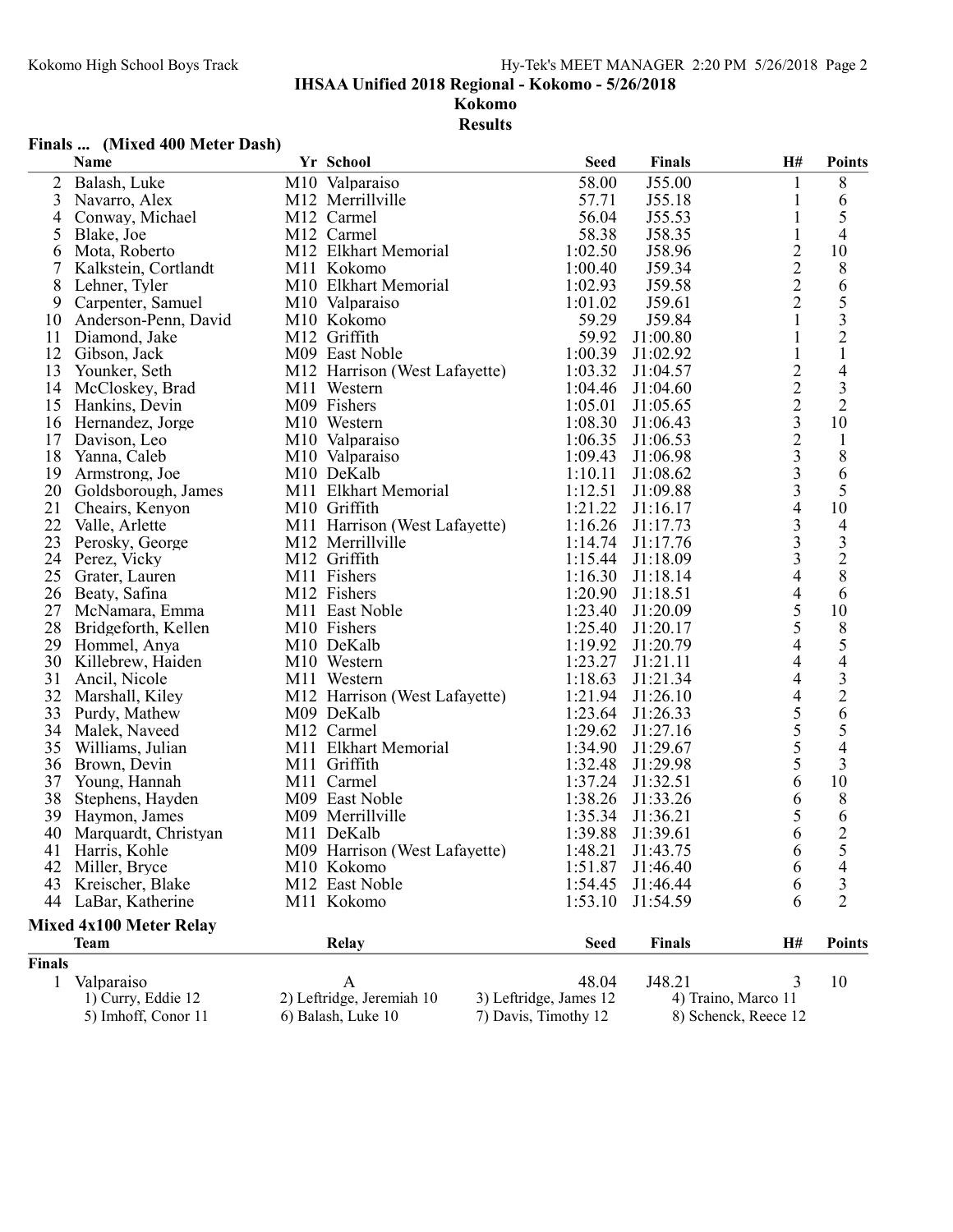### Kokomo High School Boys Track Hy-Tek's MEET MANAGER 2:20 PM 5/26/2018 Page 3

IHSAA Unified 2018 Regional - Kokomo - 5/26/2018

#### Kokomo Results

# Finals ... (Mixed 4x100 Meter Relay)<br>Team

|    | <b>Team</b>                  | Relay                     | <b>Seed</b>                                               | Finals                 | H#                           | Points |
|----|------------------------------|---------------------------|-----------------------------------------------------------|------------------------|------------------------------|--------|
|    | 2 Harrison (West Lafayette)  |                           | 49.60                                                     | J49.20                 | 3                            | 8      |
|    | 1) Artega, Emmanuel 11       | 2) Ekeland, Kiefer 12     | 3) Roop, John 12                                          | 4) Valle, Rey 12       |                              |        |
|    | 5) Artega, Edgar 12          | 6) Hanko, Carson 10       | 7) Illingworth, Brayden 12                                | 8) Jacobson, Max 09    |                              |        |
| 3  | Western                      | A                         | 49.31                                                     | J49.30                 | 3                            | 6      |
|    | 1) Jeffery, Chris 12         | 2) Lechner, Luke 11       | 3) Scott, Antawaun 11                                     | 4) Turner, Hayden 11   |                              |        |
|    | 4 Fishers                    | A                         | 50.34                                                     | J50.06                 | 3                            | 5      |
|    | $1)$ Ibey, Josh $10$         | 2) Jackson, Timothy 12    | 3) Rosario-crespo, Alex 11                                | 4) Smith, Jack 11      |                              |        |
|    | 5) Barker, Evan 10           | 6) Dale, Leyton 10        | 7) Maldonado, Marcos 09                                   | 8) Valerio, Anthony 09 |                              |        |
| 5  | Merrillville                 | A                         | 50.70                                                     | J51.20                 | 3                            | 4      |
|    | 1) Akins, Edwards 09         | 2) Crowder, Johntrell 11  | 3) Pope, Dontrell 12                                      | 4) Setzer, Justin 12   |                              |        |
|    | 5) Woods, Ronald 12          | 6) Cruz, Martin 11        |                                                           |                        |                              |        |
|    | 6 Elkhart Memorial           | A                         | 55.25                                                     | J52.32                 | 4                            | 10     |
|    | 1) Rehmels, John 11          | 2) Mullins, Logan 11      | 3) Goldsborough, James 11                                 | 4) Williams, Julian 11 |                              |        |
|    | 5) Lehner, Tyler 10          | 6) Gates, Jaylin 12       |                                                           |                        |                              |        |
|    | 7 East Noble                 | A                         | 58.66                                                     | J53.42                 | 4                            | 8      |
|    | 1) Arend, Chaney 11          | 2) Brown, Justin 09       | 3) Lepper, Kyle 10                                        | 4) Swaggart, Blake 11  |                              |        |
|    | 5) Berendt, Timothy 12       | 6) Ross, Spencer 11       | 7) Kreischer, Blake 12                                    | 8) Campbell, Kody 11   |                              |        |
|    | 8 DeKalb                     |                           |                                                           | J56.90                 | 4                            |        |
|    | 1) Morgan, Zachary 09        | 2) Maloney, Brennen 10    | 57.57<br>3) Bourgeois, Ryan 09                            | 4) Armstrong, Joe 10   |                              | 6      |
|    |                              |                           |                                                           |                        |                              |        |
| 9  | Carmel                       | A<br>2) Herod, Michael 10 | 58.85                                                     | J58.89                 | 4                            | 5      |
|    | 1) Conway, Michael 12        |                           | 3) Wede, Joe 12                                           | 4) Malek, Naveed 12    |                              |        |
|    | 5) Frey, Jack 12             | 6) Butterworth, Kyle 12   | 7) Holden, Tim 12                                         | 8) Joest, John 12      |                              |        |
|    | 10 Griffith                  | A                         | 1:01.10                                                   | J59.63                 |                              | 4      |
|    | 1) Bobos, Cameron 12         | 2) Cheairs, Kenyon 10     | 3) Diamond, Jake 12                                       |                        | 4) Negron-Hilliard, Jalen 10 |        |
| 11 | <b>Elkhart Memorial</b>      | B                         | 1:01.86                                                   | J1:03.94               |                              | 10     |
|    | 1) Fine, Trinity 09          | 2) Kersten, Emily 09      | 3) Ponce-Acevedo, Tatiana 10 4) Ponce-Acevedo, Viviana 10 |                        |                              |        |
|    | 5) Miller, Kamryn 12         | 6) Jackson, Jadyn 10      | 7) Dale, Kambria 12                                       |                        |                              |        |
|    | 12 Carmel                    | В                         | 1:05.28                                                   | J1:04.10               | 1                            | 8      |
|    | 1) Daggett, Megan 10         | 2) Katayayan, Anisha 12   | 3) Lam, Whitney 11                                        | 4) Piha, Liz 09        |                              |        |
|    | 5) Young, Hannah 11          | 6) Wilt, Mavkenzie 11     | 7) Johnson, Lauren 12                                     | 8) Dunn, Bridget 09    |                              |        |
| 13 | Valparaiso                   | B                         | 1:05.94                                                   | J1:04.68               | 1                            | 6      |
|    | 1) Dillman, Kelly 10         | 2) Milroy, Carli 11       | 3) Pati, Isabel 10                                        | 4) Riale, Alexis 11    |                              |        |
|    | 5) Riale, Natasha 10         | 6) Donnella, Gwen 10      | 7) Taylor, Haley 11                                       | 8) Anjorin, Mary 10    |                              |        |
|    | 14 Fishers                   | B                         | 1:06.70                                                   | J1:04.94               |                              | 5      |
|    | 1) Dale, Lindsay 11          | 2) Godleski, Laura 12     | 3) Wills, Ariana 11                                       | 4) McGuire, Mary 12    |                              |        |
|    | 5) Green, Alyssa 11          | 6) Maahs, Libby 10        | 7) Bond, Brynn 09                                         |                        |                              |        |
|    | 15 Harrison (West Lafayette) |                           | 1:06.58                                                   | J1:05.57               |                              | 4      |
|    | 1) Gary, Logan 12            | 2) Geswein, Olivia 12     | 3) Valle, Arlette 11                                      | 4) May, Breanna 11     |                              |        |
|    | 5) Allison, Joanna 09        | 6) Burniske, Isabella 09  | 7) Gary, Alex 11 8) Reynolds, Gabby 11                    |                        |                              |        |
|    | 16 Merrillville              | B                         | 1:07.51                                                   | J1:08.83               | 2                            | 10     |
|    | 1) Butts, Imani 11           | 2) Haymon, JaQuisha 10    | 3) Keys, Jermani 11                                       | 4) Perosky, Caitlyn 10 |                              |        |
|    | 5) Lewis, Faith 09           | 6) Norwood, Shaiana 10    |                                                           |                        |                              |        |
| 17 | DeKalb                       | B                         | 1:11.49                                                   | J1:11.65               | 2                            | 8      |
|    | 1) Walls, Lillian 09         | 2) Justus, Cora 09        | 3) Walker, Olivia 12                                      | 4) Thorp, Chevi 09     |                              |        |
|    | 18 East Noble                | В                         | 1:15.02                                                   | J1:15.25               | 2                            | 6      |
|    | 1) Biddle, Madison 10        | 2) Christian, Kali 12     | 3) Schultz, Sara 11                                       | 4) Wicker, Anna 12     |                              |        |
|    | 5) Mason, Hanna 11           | 6) Valenti, Gwen 12       | 7) Jordan, Ali 12                                         |                        | 8) Cunningham, Madison 12    |        |
|    | 19 Kokomo                    | B                         | 1:19.50                                                   | J1:18.42               | 2                            | 5      |
|    | 1) Cone, Ashley 12           | 2) Knight, Rylyn 09       | 3) LaBar, Katherine 11                                    | 4) Qiu, Vicky 10       |                              |        |
|    | 5) Wyrick, Rachel 11         |                           |                                                           |                        |                              |        |
|    | 20 Western                   | B                         | 2:14.14                                                   | J1:34.50               | 2                            | 4      |
|    | 1) Ancil, Alicia 12          | 2) Jeffery, Taylor 11     | 3) Wenger, Ava 09                                         | 4) Wilson, Cierra 10   |                              |        |
|    |                              |                           |                                                           |                        |                              |        |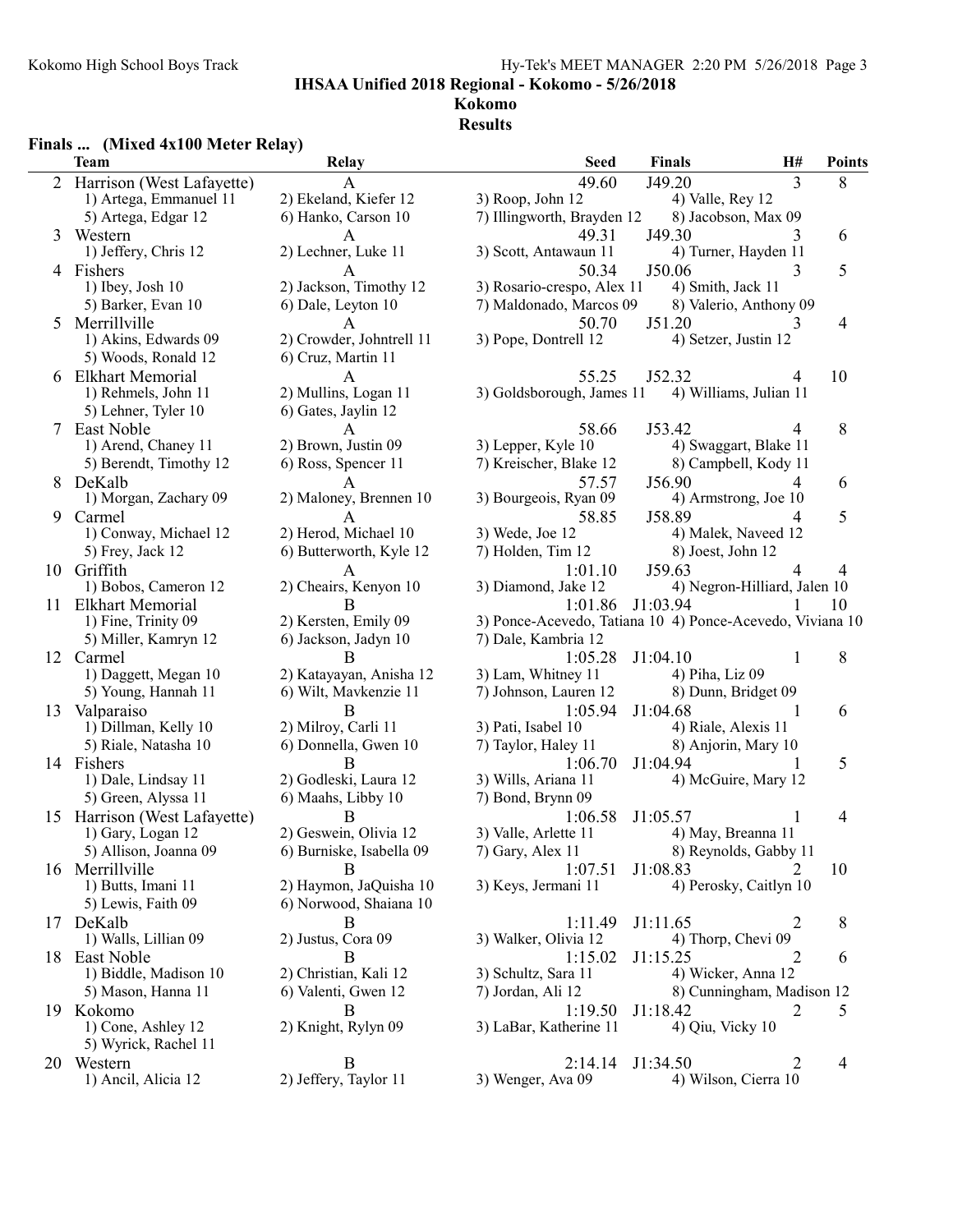IHSAA Unified 2018 Regional - Kokomo - 5/26/2018

Kokomo

Results

# Mixed Long Jump

|                | Name                   | Yr School                     | <b>Seed</b> | <b>Finals</b>      |                         | <b>Points</b>            |
|----------------|------------------------|-------------------------------|-------------|--------------------|-------------------------|--------------------------|
| <b>Finals</b>  |                        |                               |             |                    |                         |                          |
| 1              | Blake, Joe             | M12 Carmel                    |             | 19-02.75 J21-04.75 | 1                       | 10                       |
| $\mathbf{1}$   | Leftridge, James       | M12 Valparaiso                |             | 19-05.50 J20-06.25 | $\mathbf{1}$            | $8\,$                    |
| $\overline{2}$ | Williams, Malachi      | M10 Merrillville              |             | 20-11.00 J19-11.50 | 1                       | 6                        |
| 3              | Jackson, Timothy       | M12 Fishers                   |             | 19-00.00 J19-08.00 | 1                       | 5                        |
| 4              | Jones, Antonio         | M12 Kokomo                    |             | 19-10.75 J17-11.50 |                         | $\overline{\mathcal{L}}$ |
| 5              | Mullins, Logan         | M11 Elkhart Memorial          |             | 18-11.00 J17-06.00 | 1                       | $\overline{\mathbf{3}}$  |
| 6              | Jeffery, Chris         | M12 Western                   |             | 18-08.00 J17-01.00 | 1                       | $\overline{c}$           |
| 7              | Croy, Michael          | M11 Merrillville              |             | 17-01.00 J16-08.25 | $\mathbf{1}$            | $\mathbf{1}$             |
| 8              | Mota, Roberto          | M12 Elkhart Memorial          |             | 16-03.00 J16-05.50 | $\overline{2}$          | 10                       |
| 8              | Bobos, Cameron         | M12 Griffith                  |             | 16-08.00 J16-05.50 | $\overline{2}$          | 8                        |
| 10             | Zimpfer, Daniel        | M12 Harrison (West Lafayette) |             | 16-06.00 J16-04.00 | $\overline{2}$          | 6                        |
| 11             | Beard, Kohl            | M10 Kokomo                    |             | 16-02.50 J15-06.50 | $\overline{2}$          | 5                        |
| 12             | Morgan, Zachary        | M09 DeKalb                    |             | 13-06.50 J14-04.00 | $\overline{2}$          | $\overline{4}$           |
| 13             | Bartling, Tyler        | M11 Carmel                    |             | 13-02.00 J13-08.75 | $\overline{\mathbf{3}}$ | 10                       |
| 14             | McCloskey, Brad        | M11 Western                   |             | 11-03.00 J13-07.00 | 4                       | 10                       |
| 15             | Bednar, Nicole         | M12 Valparaiso                |             | 13-06.00 J13-05.50 | 3                       | 8                        |
| 16             | Geswein, Olivia        | M12 Harrison (West Lafayette) |             | 12-06.00 J13-02.00 | $\overline{2}$          |                          |
| 17             | Schowe, Ian            | M10 East Noble                |             | 13-09.50 J13-01.00 | $\overline{2}$          | $\frac{3}{2}$            |
| 18             | Green, Alyssa          | M11 Fishers                   |             | 12-10.00 J13-00.00 | $\overline{3}$          | 6                        |
| 19             | Ponce-Acevedo, Viviana | M10 Elkhart Memorial          |             | 12-10.50 J12-04.25 | $\overline{\mathbf{3}}$ | 5                        |
| 20             | Reid, Laura            | M12 Griffith                  |             | 11-01.50 J12-00.00 | 4                       | 8                        |
| 21             | Diceston, Aaron        | M12 Kokomo                    |             | 12-00.50 J11-10.00 | 3                       | $\overline{\mathcal{L}}$ |
| 22             | Negron-Hilliard, Jalen | M10 Griffith                  |             | 12-04.00 J11-05.50 | 3                       |                          |
| 23             | Walls, Lillian         | M09 DeKalb                    |             | 11-03.50 J11-02.00 | 4                       | $rac{3}{6}$              |
| 24             |                        | M11 Valparaiso                |             |                    | 4                       |                          |
| 25             | Riale, Alexis          |                               |             | 11-03.00 J11-00.00 | 3                       | $\frac{5}{2}$            |
|                | Ancil, Nicole          | M11 Western                   |             | 12-05.50 J10-09.75 | 4                       |                          |
| 26             | Nagel, Jordan          | M12 Harrison (West Lafayette) |             | 9-09.00 J10-08.00  |                         |                          |
| 27             | Yanna, Caleb           | M10 Valparaiso                |             | 11-10.00 J10-00.00 | 4                       | 3                        |
| 28             | Hommel, Anya           | M10 DeKalb                    |             | 9-06.00 J9-01.00   | 5                       | 10                       |
| 28             | Campbell, Kody         | M11 East Noble                | 8-11.00     | $J9-01.00$         | 5                       | 8                        |
| 30             | Dale, Lindsay          | M11 Fishers                   | 8-10.00     | J8-09.00           | 5                       | 6                        |
| 31             | Lam, Whitney           | M11 Carmel                    | 8-09.75     | J8-08.00           | 5                       | 5                        |
| 32             | Jeffery, Taylor        | M11 Western                   | 9-05.00     | J8-06.00           | 5                       | $\overline{4}$           |
| 33             | Patrick, Sirlexiah     | M09 Elkhart Memorial          | 7-01.00     | J7-01.00           | 6                       | 10                       |
| 34             | Shirley, Savannah      | M12 Merrillville              | 8-03.00     | $J7-00.00$         | 5                       | $\mathfrak{Z}$           |
| 35             | Cheairs, Darius        | M11 Griffith                  | $7-10.00$   | $J6-11.00$         | 6                       | 8                        |
| 36             | Schooley, Colin        | M10 Fishers                   | 8-00.00     | $J6-09.00$         | 6                       | 6                        |
| 37             | Hanko, Carson          | M10 Harrison (West Lafayette) | $5-10.00$   | $J6-05.00$         | 6                       | 5                        |
|                | 38 Wilt, Mavkenzie     | M11 Carmel                    |             | 6-00.50 J6-01.00   | 6                       | $\overline{4}$           |
| 39             | Perosky, George        | M12 Merrillville              | 8-00.00     | J5-07.00           | 5                       | $\overline{c}$           |
| 40             | Shipley, Felicity      | M12 DeKalb                    | 5-03.00     | J5-06.00           | 6                       | 3                        |
| 41             | Mohamedali, Alexa      | M12 East Noble                | $3 - 05.50$ | J4-04.00           | 6                       | $\overline{2}$           |
|                | <b>Mixed Shot Put</b>  |                               |             |                    |                         |                          |
|                | Name                   | Yr School                     | <b>Seed</b> | Finals             |                         | <b>Points</b>            |
| <b>Finals</b>  |                        |                               |             |                    |                         |                          |
| 1              | Frey, Jack             | M12 Carmel                    |             | 47-09.75 J47-11.00 | 1                       | 10                       |
| 2              | Zeltwanger, Andrew     | M12 Harrison (West Lafayette) |             | 41-04.25 J45-05.00 | 1                       | 8                        |